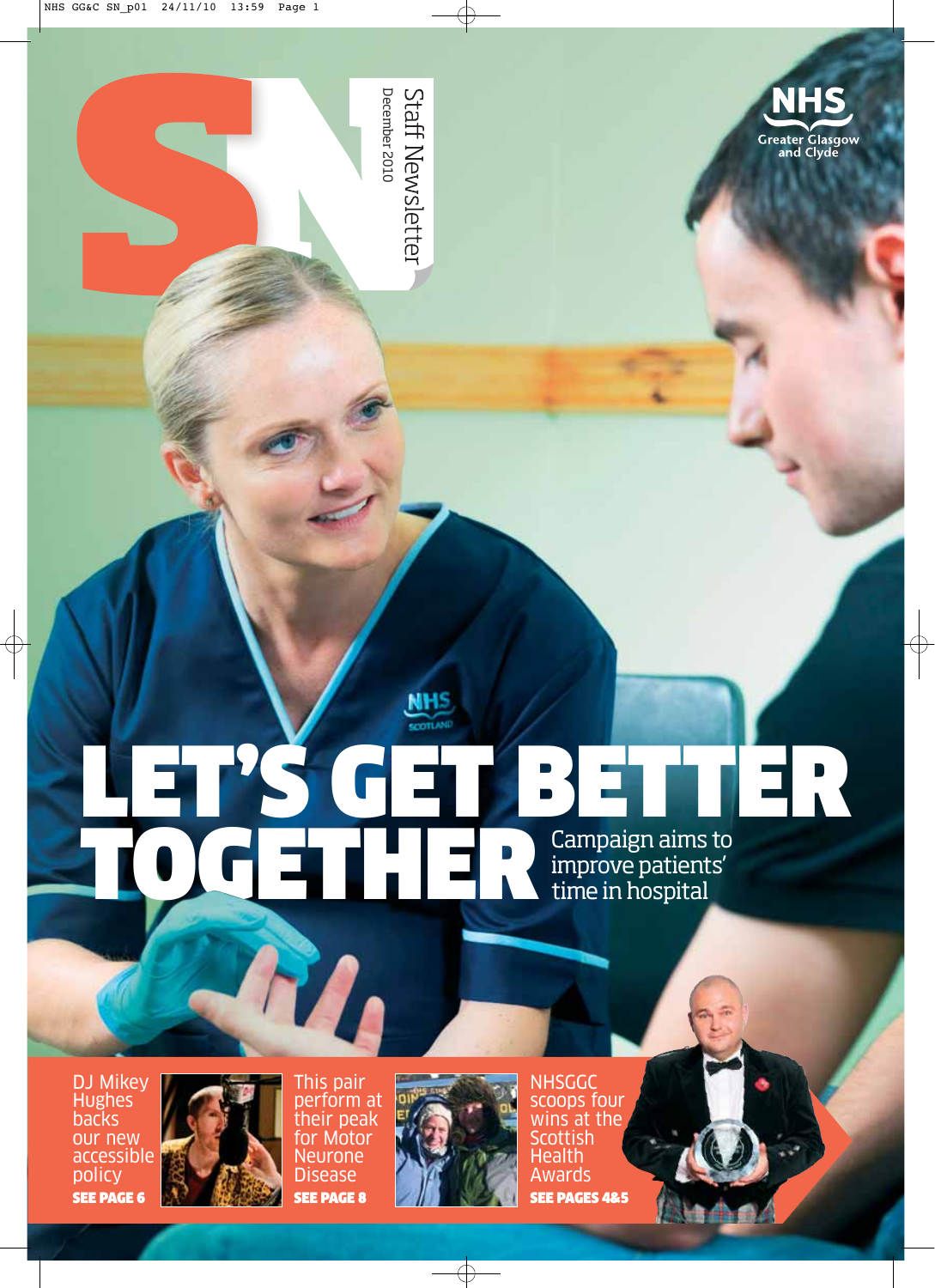## **More** mentors<br>wanted

**GOOD organisations recognise the importance of supporting people during periods of change and challenge. To help with this, Organisational Development (OD) is working to expand the mentoring network so it can assist staff facing difficult or complex issues. A register of key managers as mentors has been established and OD is looking for more.**

**The benefits of becoming a mentor include:**

- **developing your knowledge and skills**
- **reflecting on your own experience and practice**
- **acquiring new organisational perspectives.**

**The mentoring provision currently has three main areas of focus: managerial issues, barriers individuals feel they face because of a personal issue (diversity), and issues in taking forward improvement or service redesign activities.**

For more information, visit the OD Homepage of StaffNet under HR, or contact Yvonne Campbell at: yvonne.campbell2@ ggc.scot.nhs.uk or tel: 0778 534 5348 or Jane McKinlay at: jane.mckinlay@ ggc.scot.nhs.uk or tel: 0777 139 0541. If you are interested in being a mentor, fill in the form on the OD Homepage of StaffNet and return to: debbie.conlon2@ ggc.scot.nhs.uk

## Dog policy welcomed

THE new assistance dog policy sets **out requirements under Disability Legislation relating to access to services by disabled people who have specially trained dogs to assist with day-to-day activities.** 

**Staff should be aware of key aspects of the policy including:**

- **the different types of support provided by assistance dogs**
- **the support needs of patients when the patient or visitor has been separated from the assistance dog**
- **infection control and patient safety**
- **assistance dogs will generally be permitted into wards and other hospital areas, GP surgeries and clinics with the exception of any high-risk area.**



**In cases of unplanned care where family or friends are unable to look after the dog, organisations such as The Guide Dogs for the Blind Association can arrange for the care of the dog during this time. A list of helpful organisations and their contact details are listed in the policy. The policy is at www.equalitiesinhealth.org**

**NHSGGC would like to thank all who have contributed to the development of this policy, including guide dog user Deborah MacMillan and Margaret Arthur of Hearing Dogs for Deaf People.** 

**Deborah said: "NHS Greater Glasgow and Clyde has developed a good Assistance Dog Policy which is great news. I think it is important that all staff, including managers, read the policy."** 

**Margaret added: "Developing this policy is very positive and I welcome this step forward."**

 $\sqrt{\frac{H_{\text{m}}}{\text{Cov}}}\$  For further information, contact senior equality and diversity adviser Anne Taylor tel 0141 201 4973 or email anne.taylor@ggc.nhs.scot.uk



A huge achievement: Glenalmond's 10 Mile walkers present their cheque to Lynsey Neilson and Kevin McAveety at the Beatson teenage cancer unit

Walkers bring miles of smiles for young Beatson patients

**Pupils from the Perthshire inde-**<br>
pendent school<br> **Clenalmond College have** Perthshire inde-Glenalmond College have donated nearly £17,000 to the Teenage Cancer Trust Unit at the Beatson West of Scotland Cancer Centre.

A group of 15 boys and girls completed a sponsored 100 Mile Walk from Kinloch Hourn in the Highlands back to Glenalmond, raising the biggest lump sum the

school has ever donated to one charity.

The money raised will go towards making the quality of life for young people with cancer better, for example by providing complementary and other therapies as well as funding group outings.

Teenage and young adult cancer clinical nurse specialist Liz Watt said: "We are incredibly impressed by what the Glenalmond pupils have done. Our patients say I am a young person first and a young person with cancer second and that's how we treat them. This money will be put to very good use."

The cheque was handed over by pupils to 23-year-old Lynsey Neilson, a trainee teacher from Stonehouse, and 16-year-old Kevin McAveety from Possil, who have both undergone treatment in the Beatson's teenage unit.



Staff Newsletter is written by staff for staff with the full support of the Area Partnership Forum

Please send articles, letters and photographs to: NHSGGC Communications, Staff Newsletter, JB Russell House, Gartnavel Royal Hospital Campus, 1055 Great Western Road, Glasgow, G12 0XH<br>Email: staffnewsletter@ggc.scot.nhs.uk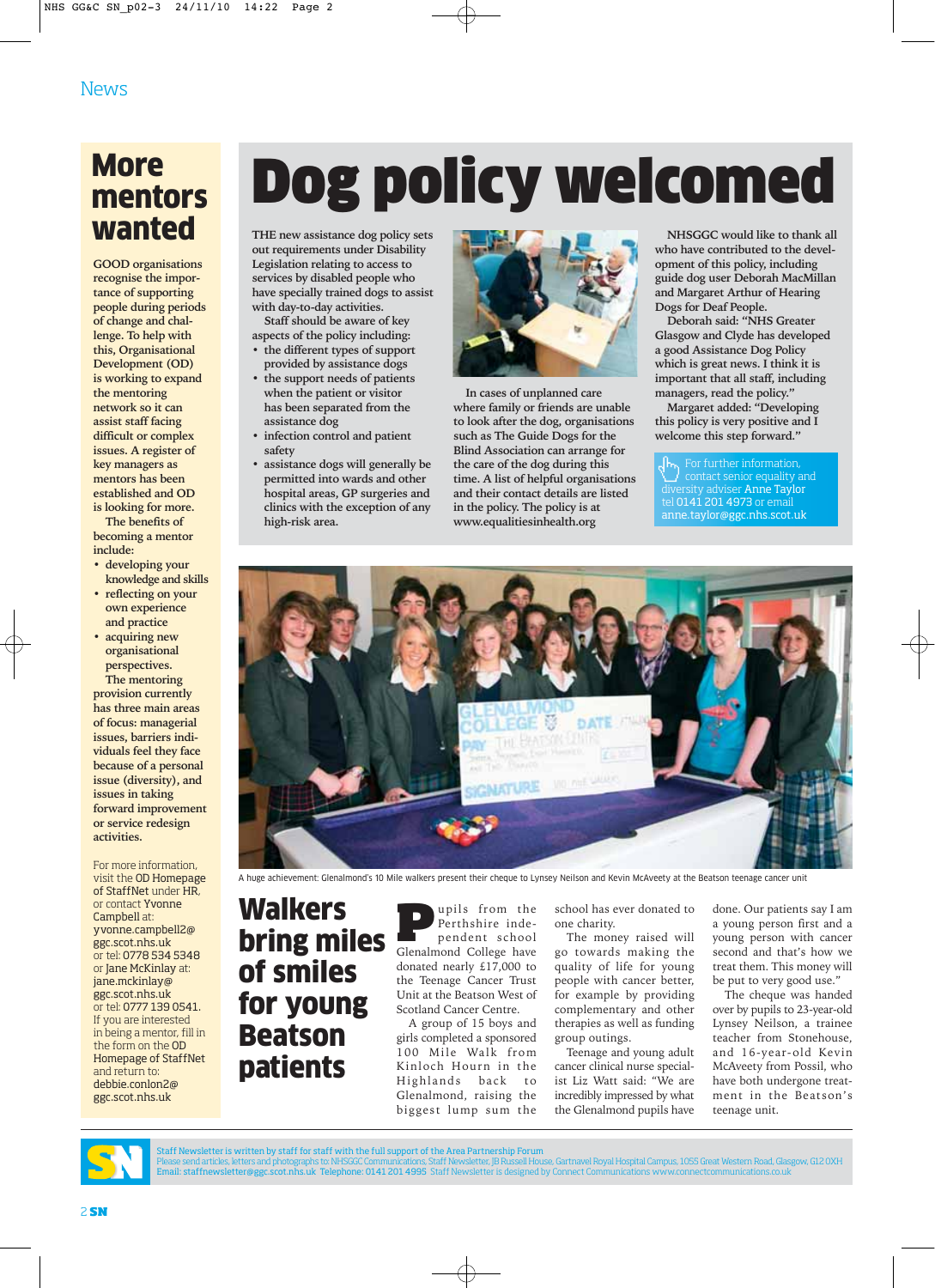

# Who are we looking after?

### Dr Robin J Northcote on how a hospital visit made him rethink his approach to care

othing teaches us more about<br>healthcare than being a patient. It<br>has been said that no one is inter-<br>ested in health they are only interested in heal healthcare than being a patient. It has been said that no one is interested in health, they are only interested in bad health – and even then only when they've got it. Unfortunately, this statement sometimes applies to us as health care professionals.

How many times have we read a complaint about the lack of communication between staff and patients, arrived in an unfamiliar ward or clinical area and felt ignored, or heard hospital staff discussing their weekend over a patient, oblivious to the fact that the patient is there?

We excel in measuring and complying with targets and guidelines, but sometimes neglect the most important part of our role: care and compassion.

Care is a difficult thing to measure and has become the "Cinderella" of the medicine we now practice. Recently, I visited a relative in hospital and found the experience unsettling. There was no welcome, no communication and evidently little care for the patient. Visiting with a non-medical friend, I was embarrassed.

A short time later, we had the opposite experience when buying a coffee – there was a welcome, a smile and a good product. The contrast was stark. This led me to question everything I did when looking after patients and to start to measure the quality of patient experience, to help find out where we could

improve. Early results indicated what I anticipated: we could do better with communication, identifying ourselves to our clients and improving our approach to care.

Small changes can make a huge difference, and much can be done on a team basis locally. I would encourage NHSGGC to roll out a programme of customer care training for all staff – porters, nurses, ward clerks and doctors… even consultant cardiologists. All

### **Visiting with a non-medical friend, I was embarrassed**

are involved and all are responsible for the patient experience.

A start at local level would be to introduce a formal strategy of "meet and greet" in each ward or department, and introduce a proactive strategy of communication with patients and their relatives – not waiting for them to approach us. It seems obvious, but it does not happen.

One day, we will all be on the other side of the fence. We all have a vested interest to improve this side of our game.

*Dr Robin J Northcote is a consultant cardiologist at the Victoria Infirmary and member of the Better Together steering group*

### We need to get better together

**A STAFF conference to discuss the results of the inpatient experience survey, part of the national Better Together programme, has kick started a campaign to improve our inpatient experience and ensure that our patients are central to everything we do.**

**Chairing the conference, chief operating officer Jane Grant said: "The patient is hugely important and embedded in everything we do. Our patients want to know someone is interested in them, that they are not just part of a process. We must think what treatment would you want for you and your family in our hospitals."**

We sent nearly 19,000 surveys to patients who **stayed overnight in our hospitals from October 2008 to September 2009. The response rate was a successful 47 per cent.**

**Questions asked in the survey covered admission, hospital and ward environment, care and treatment, staff (including all members of the team) and leaving hospital.**

**From the results, we have now developed an improvement plan featuring highlights and lowlights from the survey. These were taken from our top five results and bottom five results.**

- Patients understood how and when to take **their medicines**
- **Patients understood what their medicines were for**
- **Patients had privacy when being examined and treated**
- **Information given before attending hospital helped patients understand what would happen during their stay**
- **Patients were treated with care.**

- In A&E, most patients were not told how **long they would have to wait**
- **Patients were not happy with the food and drink they received**
- **Patients were not given help to arrange transport**
- **Patients were bothered by noise • Patients did not know who was in charge of the ward.**

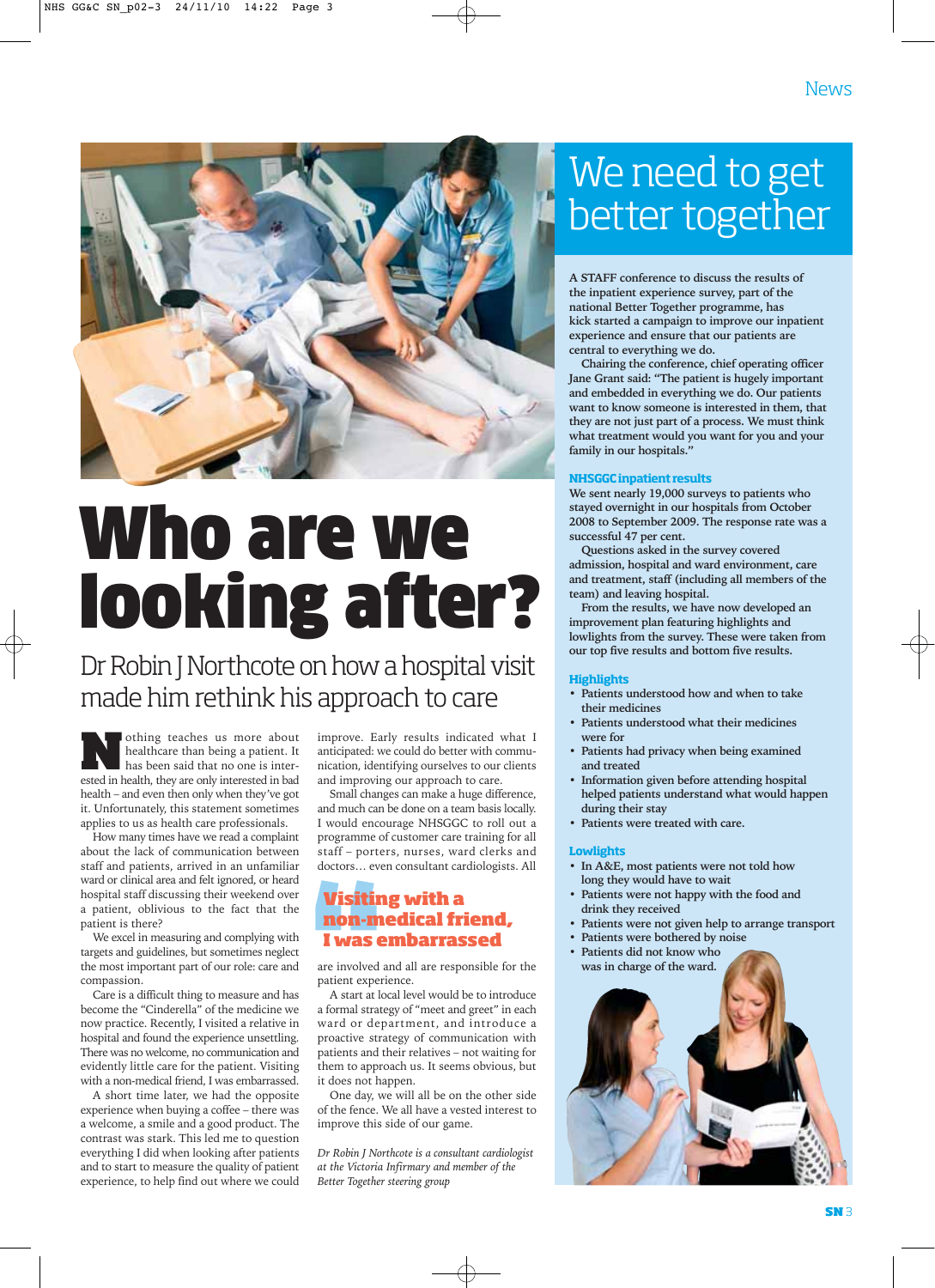### Awards



### **Outstanding** honour for Sir John

**NHSGGC former Chairman Professor Sir John Arbuthnott has been awarded the St Mungo Prize for his contribution to Glasgow.**

**The St Mungo Prize honours the outstanding work of a son or daughter of Glasgow.** 

**As well as being our former chairman, Sir John is a renowned academic in the field of microbiology, a former principal of Strathclyde University and has carried out work on the reform of local government.**

**Sir John said: "Although I have worked in many places around the world, I regard Glasgow as my own city."**

**Lord Provost Bob Winter will present Sir John with his award early next year.**



### Recognition for team

**HOT on the heels of its Public Relations Consultants Association (PRCA) award for Team of the Year, the comms team cleaned up at the CIPR awards winning two Golds and two Silvers.**

**The Gold Awards were for Best Public Sector Team of the Year and recognised** *Health News* **as Best Newspaper.**

**Silver awards went to Internal Communications and** *Staff Newsletter* **as Best Magazine.** 

# **String of h** for health

NHSGGC staff were recognised for their excellent work at the Scottish Health Awards

Four leading health professionals and teams from NHSGGC have picked up an esteemed award at the Scottish Health Awards 2010.

After fighting off stiff competition from across the country, the winners were praised at a dazzling ceremony at Edinburgh Corn Exchange.

The full list of winners from Greater Glasgow and Clyde includes: • **Therapists Award**

- Scott Smart, Phoenix House Rehabilitation Centre
- **Cancer Care Team Award** Janice Watt, Macmillan Cancer, Easterhouse
- **Mental Health Team Award** Renfrewshire Intensive Home Treatment Team
- **Equality in Healthcare** Attiq Asghar, Equality and Diversity Officer

Worthy winner Scott Smart picked up the Therapists Award for creating the innovative football programme Tackling Recovery in association with Queens Park FC and the Scottish Football Association (SFA). This award came just after

Scott picked up the Chairman's Award at the annual review last month.

Tackling Recovery aims to reduce stigma, increase physical activity, and encourage confidence and self esteem in mental health carers and patients.

Janice Watt and her team at Macmillan Cancer Care Information Centre in Easterhouse scooped the Cancer Care Team award after a thankful husband nominated them for their advice and support during a difficult time.

Janice and her team have managed to help more than a thousand people affected by cancer. All are highly trained to provide information and support to cancer sufferers. This valuable service provides details on all aspects of cancer from treatment options and pain relief to managing money worries.

Over at Renfrewshire, the team were definitely on a winning streak. As well as collecting the Mental Health Team Award from

Scott Smart, Phoenix House Rehabilitation Centre

Therapists Award winner:

Pfize **TROSCH** 

 $\rho$ *fire* 

**The awards are a great testament to the work they do day in and day out, saving and enhancing lives** 



4 **SN**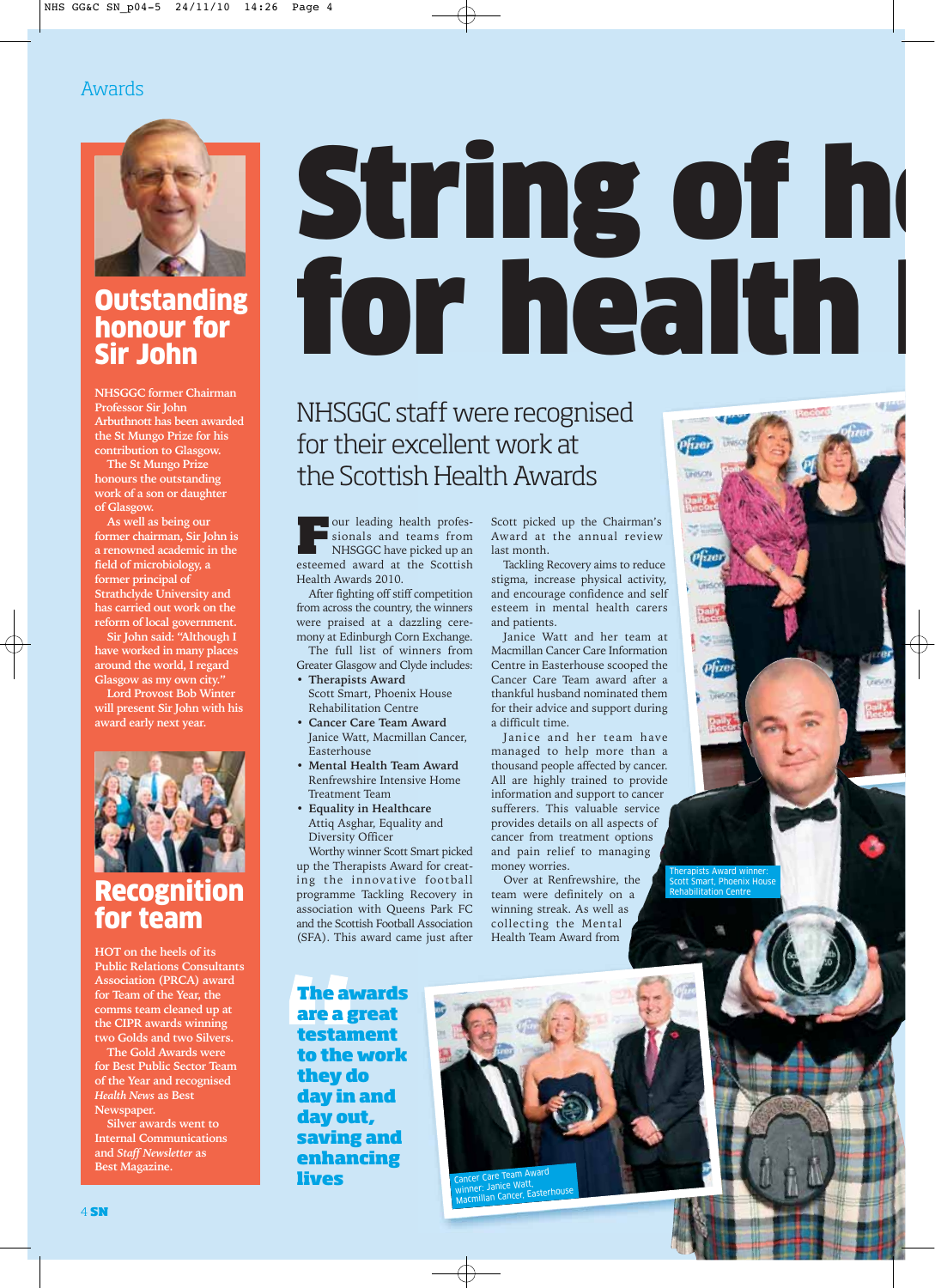# **Onours** heroes



the Scottish Health Awards, Renfrew Health and Social Work Centre picked up the Design Award from the Glasgow Institute of Architects  $(GIA)$ .

Attiq Asghar won the Equality in Healthcare Award for his work in equalities over the last four and a half years. He has delivered innovative projects such as the first dedicated NHS board equalities website packed with resources which had translations in up to 14 different languages. He has also project managed the corporate induction equality and diversity e-learning module, which more than 2000 staff have completed.

Mental Health Team Award winners: the Renfrewshire winners, the nome<br>Intensive Home Treatment Team

NHSGGC Chairman Andrew Robertson has congratulated all staff who scooped prizes in this year's Scottish Health Awards. "We are incredibly proud of all the staff within NHS Greater Glasgow and Clyde, and particularly so of those who have been successful in the Scottish Health Awards.

"It's a great testament to the work they do day in and day out, saving and enhancing lives. Congratulations to them all!"

visit www.scottishhealthawards.com

### Leverndale is the UK's most inspiring team for smoking cessation



**There's no "butt" about it, Leverndale Hospital and the**<br> **in the UK when it comes to inspiring smokers to quit!**<br> **The team best pationwide connection to scoop an Organ Mental Health Smoking Cessation Team are among the best The team beat nationwide competition to scoop an Organiser of the Year Award for this year's No Smoking Day in March.**

**Smoking cessation staff were presented with this and two other prizes at a special ceremony in Glasgow. They clinched Best Use of the Big Cig Award, were runners up in the Best Photo section and highly commended for Best Use of this year's Break Free Theme. Leverndale's Stop Smoking link practitioner Denise Meldrum**

**Patients came up with the idea for building a wall of cigarettes and imprisoning the 'Cig' behind it**

**said: "We are absolutely delighted to have picked up awards in these three categories. The top award came as a result of the team coming up with a unique quiz where entrants had to correctly name the location where the 'Big Cig' was found.**

**"Among the well-known locations the 'Cig' appeared at was the front of Glasgow Caledonian University… and he even tied to steal the Scottish Cup from Hampden!**

**"Patients came up with the idea for the 'Break Free Theme' by building a wall of cigarettes and imprisoning the 'Cig' behind it and we were highly commended. The picture they took**

**earned us our runner-up prize."**

**No Smoking Day president Duncan Bannatyne said: "NHSGGC's Leverndale Hospital and the Mental Health Hospitals' Smoking Cessation team definitely deserves the award for all the fantastic creativity and effort they put into their No Smoking Day event and to helping smokers break free from the habit.**

**"There were more award entrants than ever before, so NHSGGC should feel very proud of its achievement. Many congratulations!"**

**Since No Smoking Day, the cessation team has seen a 40 per cent increase in patient referrals and a 260 per cent increase for staff. Director of mental health partnership Anne Hawkins added:**

**"This team is a real success story in smoking cessation terms. "They are working with some of the hardest-to-reach smokers**

**and are achieving marvellous results. I am extremely pleased that the work of the team has received UK recognition."**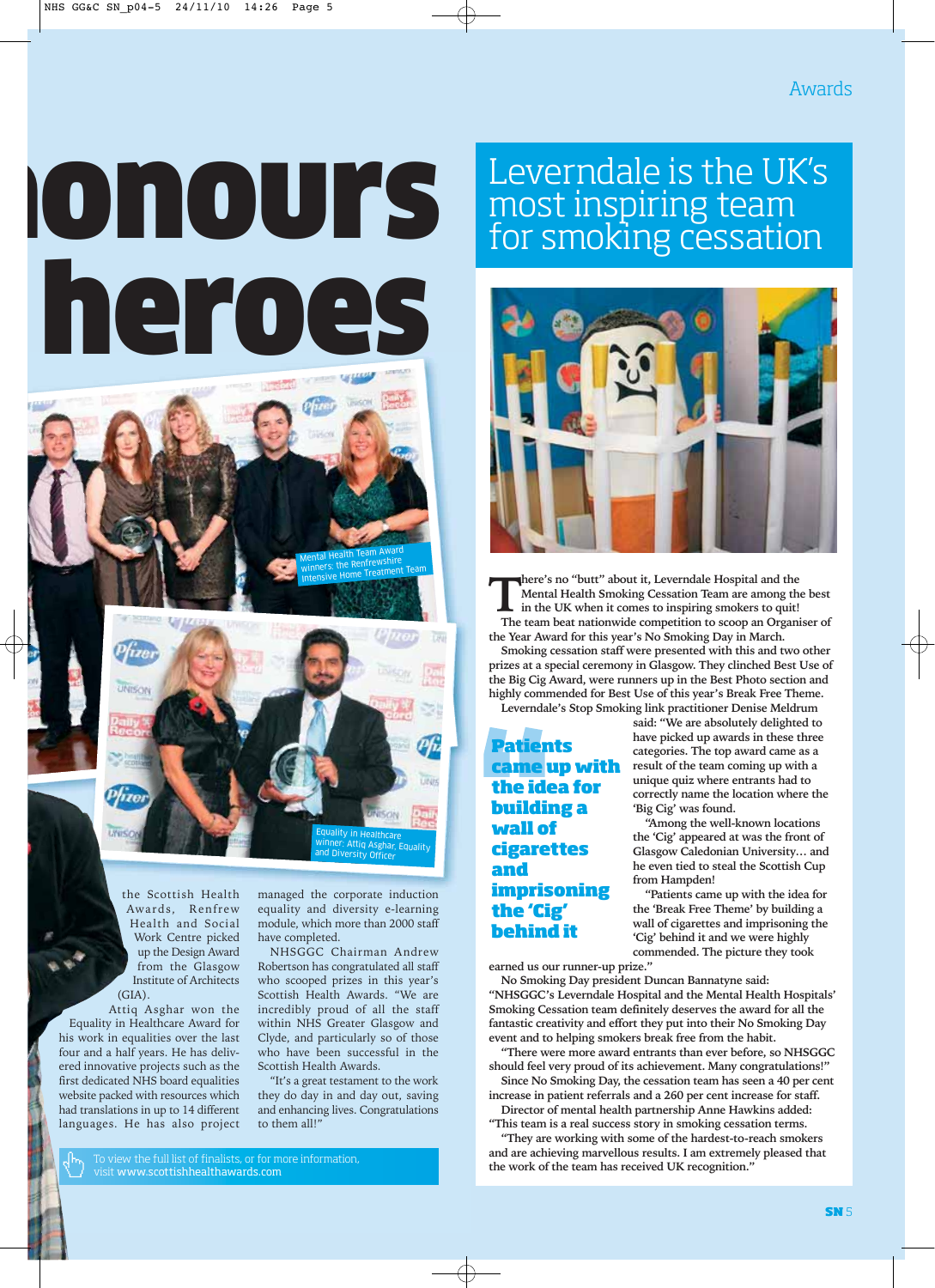### …brief

### Scott's a worthy winner



**THE first winner of the Chairman's Award has just collected his award and we are already on the look-out for next year's winner. When it comes to**

**improving health services and facilities some of the**

**best ideas come from our staff.**

**The Chairman's Award recognises the best staff ideas in NHSGGC which aim to improve services, enhance the working environment or have a generally positive effect.**

**This year's winner, senior occupational therapist Scott Smart (pictured), scooped the award for The Tackling Recovery project. This brought together 10 men aged 18 to 35 with mental health issues to complete a 12-week football coaching programme.**

### Funds for joint approach

**A COLLABORATIVE project between the haematology and biochemistry departments has won funds from the chief scientist to improve the diagnosis of hereditary haemochromatosis in primary care.**

**Heamochromatosis is the abnormal absorption and retention of iron and is greatly underdiagnosed. It is the most common genetic disorder in Scotland.** 

**About 25,000 Scots have the genetic predisposition for the full-blown disease, though less than 1000 cases have been formally diagnosed.** 

**Senior lecturer and honorary consultant Edward Fitzsimons said: "This funding award is just more evidence that collaboration is alive and well... and the best way forward."** 

### A recipe for super food

*STAFF Newsletter* **took a trip to Inverclyde Royal recently to take a look round the newly refurbished super kitchen. And it was indeed super!**

**Using state-of-the-art equipment, the central production unit kitchen is currently providing food for the IRH, Larkfield Unit, Ravenscraig, SGH and VoL with a view to expand to more sites in future.** 

**The first of its kind in Scotland, the kitchen has been upgraded and kitted out with the latest equipment, including high-tech cooking kettles and the latest freezing technology.**

**Staff are developing new recipes to offer patients more menu choices and are already preparing meals never before offered.**

**The food is prepared, cooked, portioned and blast frozen to -18˚C. Each hospital has invested in special ovens which reheat the food without losing any of the taste or look of**

**the meal. Central Production Unit**

**(CPU) manager Michael McCall at IRH said: "The quality of the food provided is now far superior. In fact, the whole process is smoother."**



DJ Mikey Hugh it's important that staff understand the needs of people with a disability

# Accessibl information for everyone

A new policy will help us provide patients with information in a way that suits them

**Making information**<br>
for our patients<br>
has long been a priority for more accessible for our patients NHSGGC. Now a new Accessible Information Policy takes us a step forward to achieving this.

The aim of the new policy is to help staff develop patient information in a format which best suits their needs. To help staff do this, the new policy also comes with a practical toolkit which staff can use to help them create their own document.

Helping to launch the new policy is blind Insight radio DJ and Big Brother runnerup Mikey Hughes, who has written a personal view of what it's like to be a patient with a disability.

He said: "It is important that all staff have a basic understanding of various communication needs and to know where to go to help the patient with their request. I know I often feel embarrassed having to ask

for documents to be sent out in audio CD as it causes extra fuss.

"It is important as a disabled person to be as independent as possible. I don't like asking for help especially when I think, 'shouldn't the organisation be sending out the information in an accessible format to me?'"

The policy and toolkit advises staff on how to provide information for those patients whose first language

**I often feel embarrassed having to ask for documents to be sent out in audio CD as it causes extra fuss** DJ Mikey Hughes

is not English or who have literacy issues, those with visual/hearing impairments and those with cognitive impairment.

It is important that all staff are aware of the policy and guidelines which are there to help them. We have developed a section on the equalities website which will store documents which meet the AIP criteria and this will continue to be added too as more information is developed so staff can see good examples of accessible information at work.

Mikey added: "Hopefully the NHSGGC Accessible Information Policy will help to educate and ensure whatever a patients' communication needs are, they are met ensuring a better staff and patient experience."

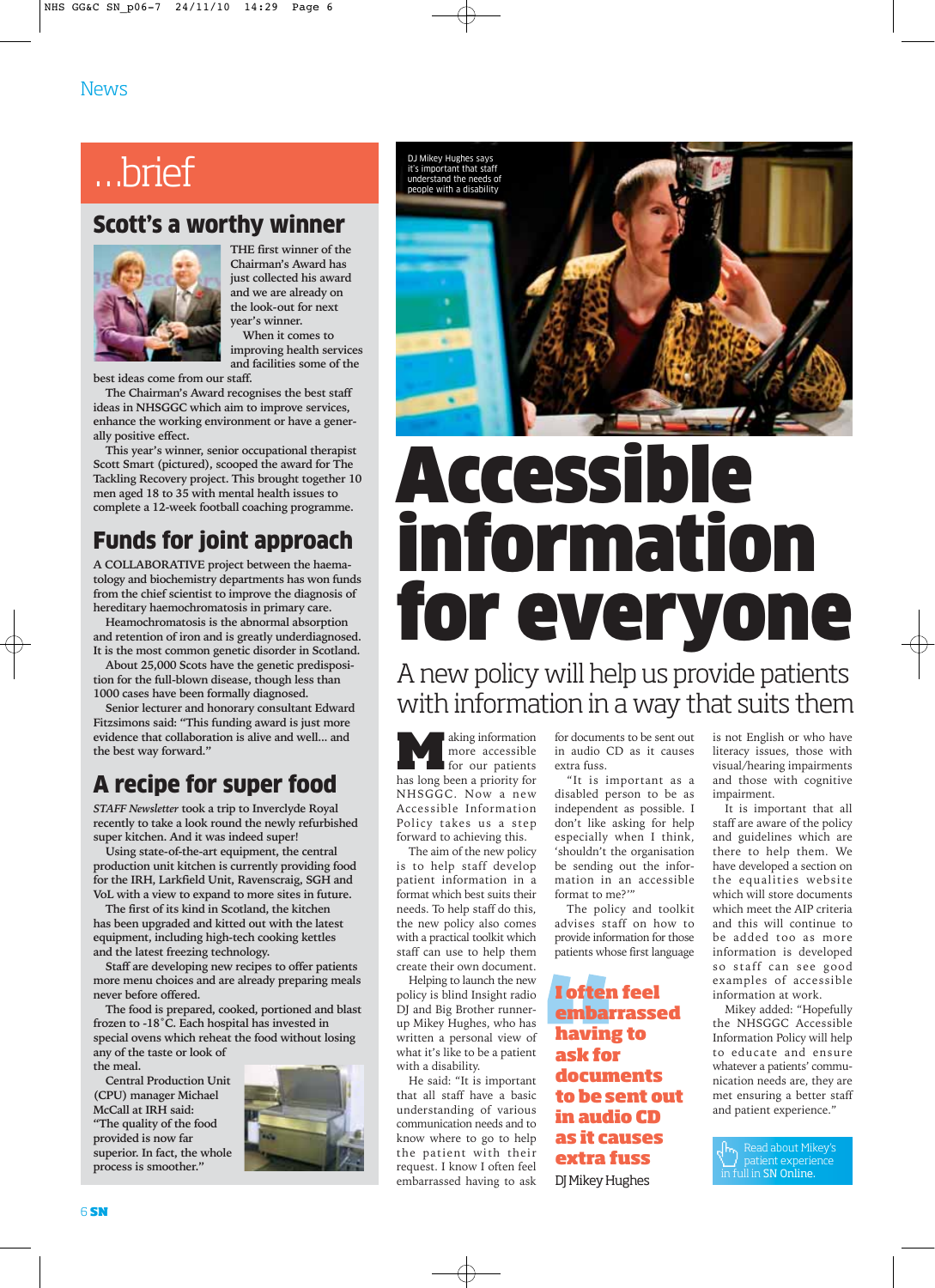## Teamwork all the way for the Beatson Pebble Appeal



**The new Beatson Translational Research Centre will be named "The Wolfson Wohl Research Centre". This is thanks** .<br>Research Centre will be Research Centre". This is thanks to a very generous joint donation from The Wolfson Foundation and the Maurice Wohl Charitable Foundation, the Beatson Pebble Appeal has announced.

Campaign chairman Professor Sir Michael Bond explained: "The University of Glasgow has enjoyed a long-standing relationship with the Wolfson Foundation, spanning more than 60 years and their continued support is of great value to the University. In contrast, we are delighted to have started a

relationship with the Maurice Wohl Charitable Foundation through their support of the Beatson Pebble Appeal.

"Their joint donation has had a significant impact on our appeal, bringing the reality of this worldclass facility which will transform scientific advances in the lab into real benefits for patients a good deal closer."

This donation, along with more than 1900 other gifts, takes the total raised for the appeal to £8 million and within sight of the £10m target. The team hope that the majority of funds will be in place when the build starts in March 2011, so the

challenge is to keep the momentum going. A number of fundraising individuals and groups from across NHSGGC have been supporting the appeal organising a number of events to raise money. To date, the appeal has benefited from everything from coffee mornings to fire walking and climbing Kilimanjaro!

any aspect of the campaign contact Lindsey Donald, tel 0141 330 4951 or email Lindsey.donald@glasgow.ac.uk ou can visit: www.beatson pebbleappeal.org

### On track to roll out TrakCare

**TRAKCARE, the new computer system for all our acute hospitals, will be introduced across all sites by summer 2012. This new system will be used to care for patients in wards and clinics, following them on their journey throughout their care, as they receive tests and treatment and are then discharged.**

**It will replace a number of systems currently in use across NHSGGC such as EDIS, COMPAS, HELIX, SCI Outpatients, HISS and iSoft PAS.**

**The plan is to introduce the new system first in Inverclyde in April/June next year, followed by the RAH and Vale of Leven in autumn 2011 and Yorkhill in the** **winter. By spring 2012, the system will be in place in South Glasgow followed by North Glasgow in summer 2012.**

**TrakCare service lead Alastair Bishop explained: "TrakCare is a big opportunity for NHSGGC. This new way of working will improve the experience of care for patients and will help make care safer. It will also save staff time and help us save money."**

**TrakCare from InterSystems was chosen by the Patient Management System (PMS) consortium made up of NHSGGC, NHS Ayrshire and Arran, NHS Borders, NHS Grampian and NHS Lanarkshire. Alastair added: "Implementing** **NHSGGC is the beginning of a long journey. We will be using TrakCare for at least the next ten years, and we will start with the highest priorities such as patient journeys and test requesting. This is an opportunity to look at the different ways of working we currently have, and improve them and make them more consistent."**

**the new TrakCare system across**

TrakCare is developing its own pages on StaffNet, for more information about TrakCare, visit www.staffnet. ggc.scot.nhs.uk/Applications/ Patient%20Management%20 System/Pages/PMS.aspx

### Read me! IT policies will alert users

**AS part of the ongoing strategy of improving IT security and compliance, NHSGGC has invested in new software to monitor staff awareness of key IT policies.**

**The purpose of this software is to support staff in the event of a security breach, mitigate compliance and security risks to NHSGGC, while minimising the cost of demonstrating compliance.**

**Under the Data Protection Act, the Information Commissioner's Office (ICO) now has the power to fine Public Authorities up to a maximum of £500,000 for serious security breaches.**

**Under investigation by the ICO, organisations will have to give evidence that it has put in place adequate measures to reduce the risk of a breach occurring. This includes evidence of data protection training and that staff are aware of, and have read, the relevant organisation's policies. This software will allow us to produce such evidence, if required, as well as ensuring staff understand security policies.**

**Key information governance and IT security policies will be delivered to staff via their computer. Once an employee logs on to their computer, before their applications appear, they will be informed that a policy is available to be read and asked if they wish to continue. The user will have the option of reading the policy immediately or 'snoozing' to read at a later date.**

**It is planned to deliver key IG/IT policies to a number of staff using this method. Delivery of policies will be approximately one per month and we will monitor uptake.** 

### If you have any questions regarding governance manager Isobel Brown tel 0141 211 1790 in the first instance.